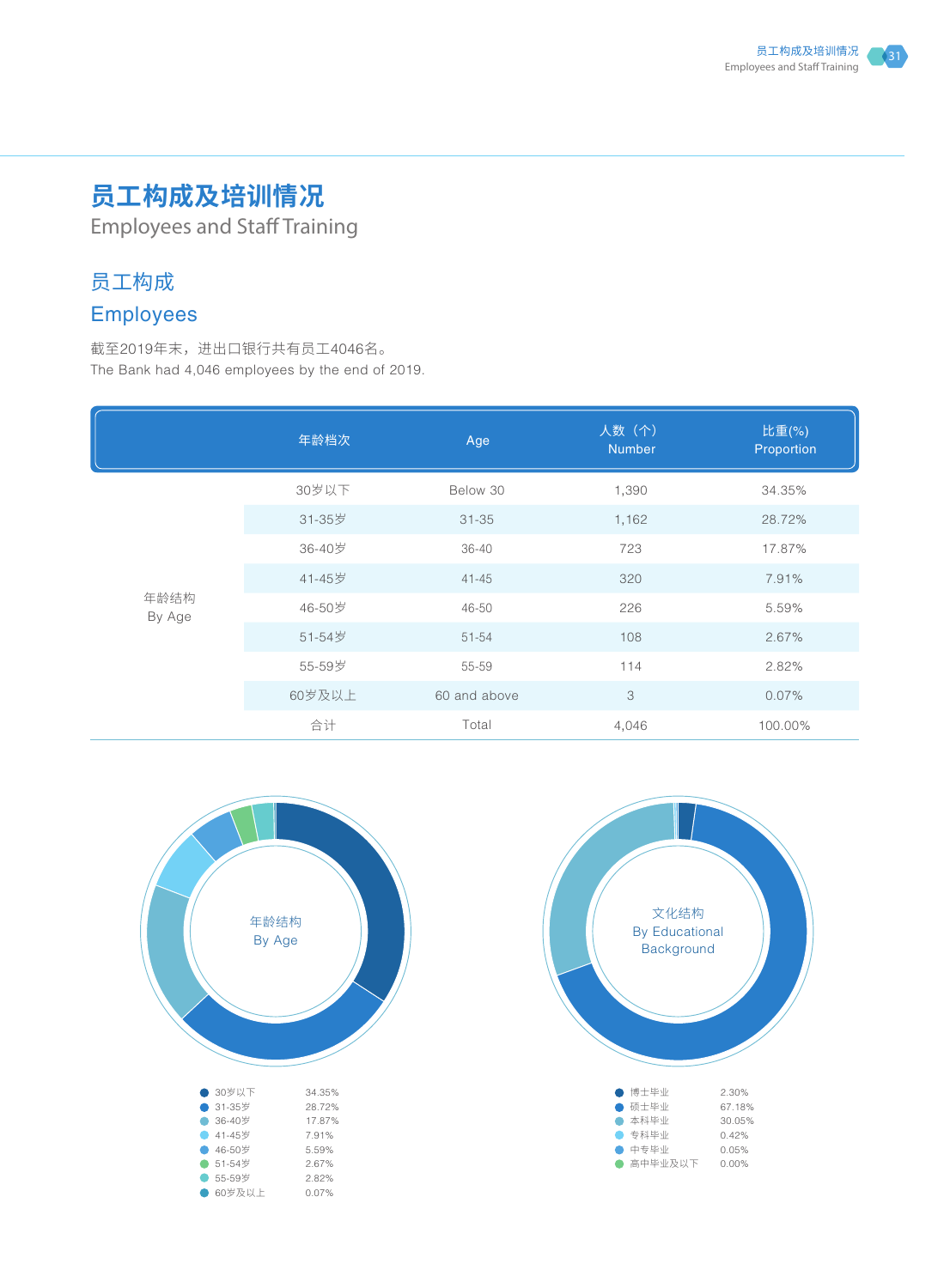

|                                      | 文化水平    | <b>Education</b>              | 人数(个)<br><b>Number</b> | 比重 (%)<br>Proportion |
|--------------------------------------|---------|-------------------------------|------------------------|----------------------|
| 文化结构<br>By Educational<br>Background | 博士毕业    | PhD                           | 93                     | 2.30%                |
|                                      | 硕士毕业    | Master                        | 2,718                  | 67.18%               |
|                                      | 本科毕业    | Bachelor                      | 1,216                  | 30.05%               |
|                                      | 专科毕业    | College                       | 17                     | 0.42%                |
|                                      | 中专毕业    | Secondary Technical<br>School | $\overline{c}$         | 0.05%                |
|                                      | 高中毕业及以下 | High School and below         | $\mathbf 0$            | $0.00\%$             |
|                                      | 合计      | Total                         | 4,046                  | 100.00%              |

### 员工培训

2019年,本行以习近平新时代中国特色社会主义思想和党的十九大、十九届 四中全会精神为指导,按照《2018-2022年全国干部教育培训规划》要求,分 层分类开展多样化、立体式培训。结合"不忘初心、牢记使命"主题教育开展 党的基本理论教育和党性教育 ;对中层管理人员实现轮训全覆盖,有效提升专 业水平和管理能力 ;围绕全行重点难点工作举办20期针对性、有效性强的业务 条线培训,2328人次参训 ;持续选派管理人员、业务骨干赴境外知名院校及 国际电信联盟、联合国工业发展组织、非洲进出口银行等国际组织和多边机构 学习研讨 ;推动移动学习系统建设,有效满足员工学习需求。